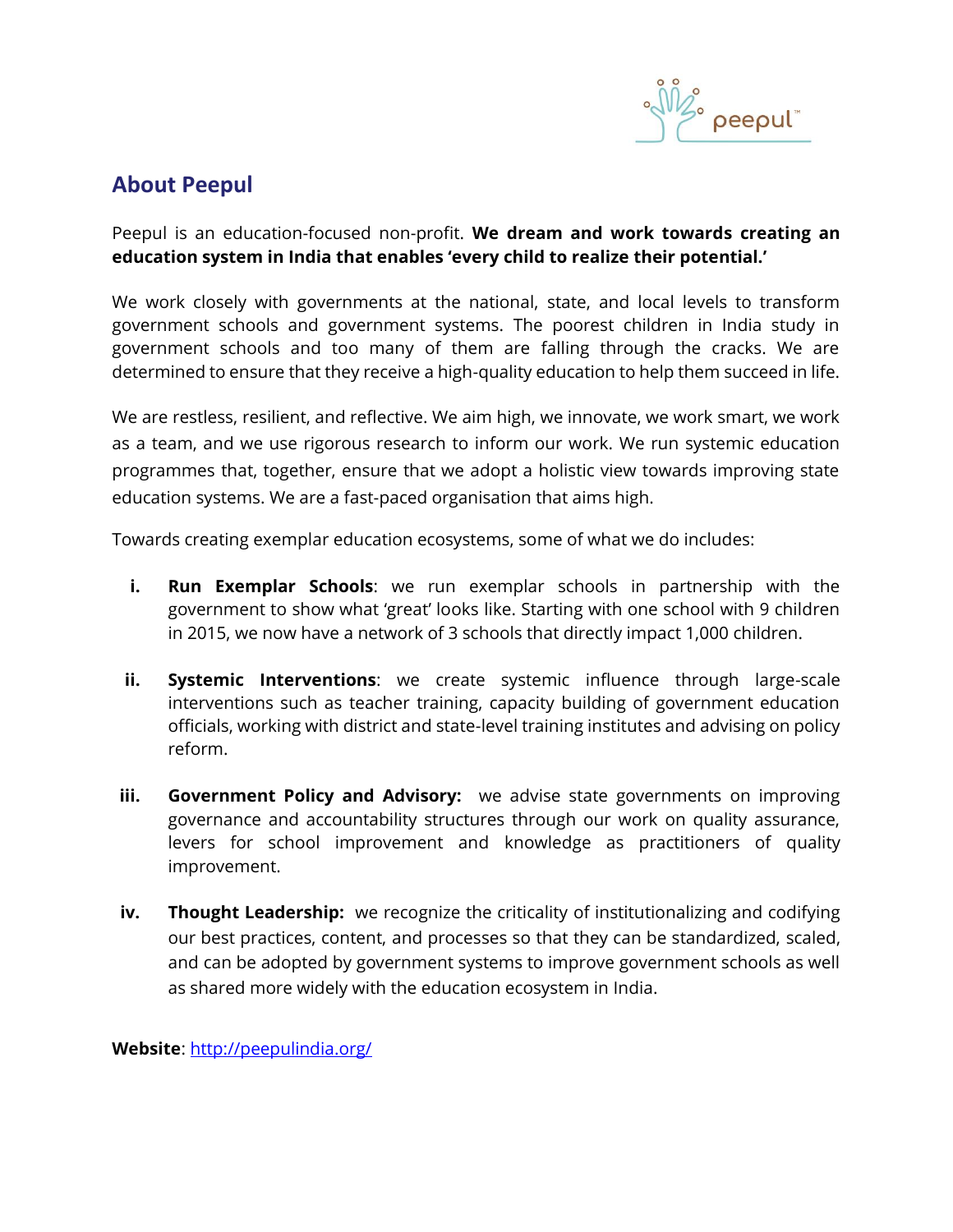

# **Job Description: Project Associate**

|                              | <b>Reports to:</b> Project Manager |
|------------------------------|------------------------------------|
|                              | <b>Location:</b> Madhya Pradesh    |
| <b>Start date:</b> Immediate |                                    |
| Salary:                      | Commensurate with experience       |

#### **Role Context**

To improve the quality of the public-school system and improve learning outcomes, the Department of Education, Government of Madhya Pradesh (GoMP) is on an ambitious reform agenda. This reform agenda includes a focus on accountability and governance, structural administrative/academic reforms, capacity-building of the state sector and learning from innovations and international best practices in pedagogy and delivery.

Peepul is in partnership with GoMP through a **multi-year state-wide program to evolve the professional development ecosystem in the state for teachers, educators, and education officials, under the aegis of '***CM Rise'*. The program aims to envision and create a holistic blueprint for all professional development interventions in the state, encompassing digital and blended trainings, learning communities and in-school coaching, and bring all teacher development initiatives of the state **under one integrated, holistic umbrella**.

The programme is envisaged to have a multi-layered approach: of setting up and scaling digital training for teachers, academic officials, and various other education functionaries, building strong monitoring mechanisms for teacher support, and creating exceptional cadre of mentors for teachers in the state of Madhya Pradesh.

This flagship program will also serve as an exemplar of innovative teacher professional development ecosystem for other states in the country.

#### **Role Description**

The role of the **Project Associate** is critical to the success of the continued partnership with the Government of Madhya Pradesh towards achieving quality education for all, and to Peepul's strategic objective of supporting quality improvement in the public-school system in India.

This is therefore an exciting opportunity for a highly motivated individual to play a key role in a flagship reform initiative with enormous potential impact.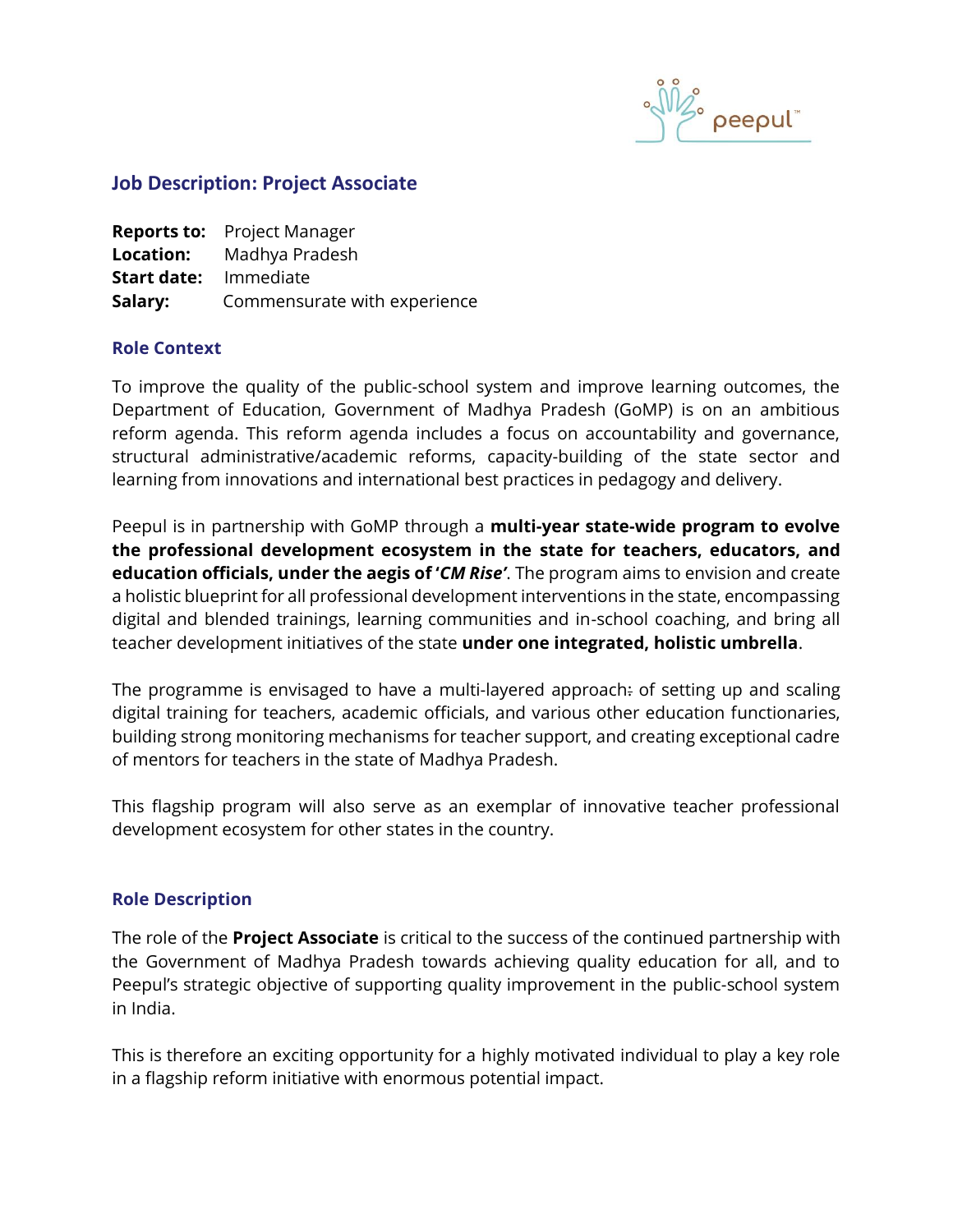

To enable programme's success, we require to rapidly roll-out and scale our support to reach all teachers and officials in the state.

The Project Associate will be an excellent team player, who will independently lead and drive design and delivery of interventions towards support and accountability of teachers and academic officials of the state. The ideal candidate should be able to bring together education expertise, creative problem-solving and stakeholder management, towards the creation, implementation, and impact tracking of high-quality initiatives towards improvement of the quality of education in the state.

# **Key responsibilities**

# **To support the design and delivery of projects, and build a coalition of support around them**

- Work with senior government stakeholders and Peepul's leadership, to support the design, development, and implementation of key projects / interventions, as part of the larger programme
- Build consensus within all levels of government and other stakeholders, towards the vision and objectives of the programme
- Define success metrics and growth aspiration for their projects/interventions, and communicate these effectively with all stakeholders
- Work with in-house M&E team and external experts to develop appropriate project evaluation tools, including rigorous academic assessment where appropriate

# **To manage best-in-class project implementation**

- Own and drive the implementation of their projects at-scale, in close coordination with Peepul's education and training team, and in consultation with Project Manager(s) and Program Manager(s)
- Leverage Peepul's work across programmes to transfer codified learnings to their work
- Create effective work-planning and management systems to ensure work remains on track and effectively prioritised
- Develop systems to ensure the effective use of data across the programme, developing appropriate tracking metrics to ensure high-quality implementation and identify areas for course correction and learning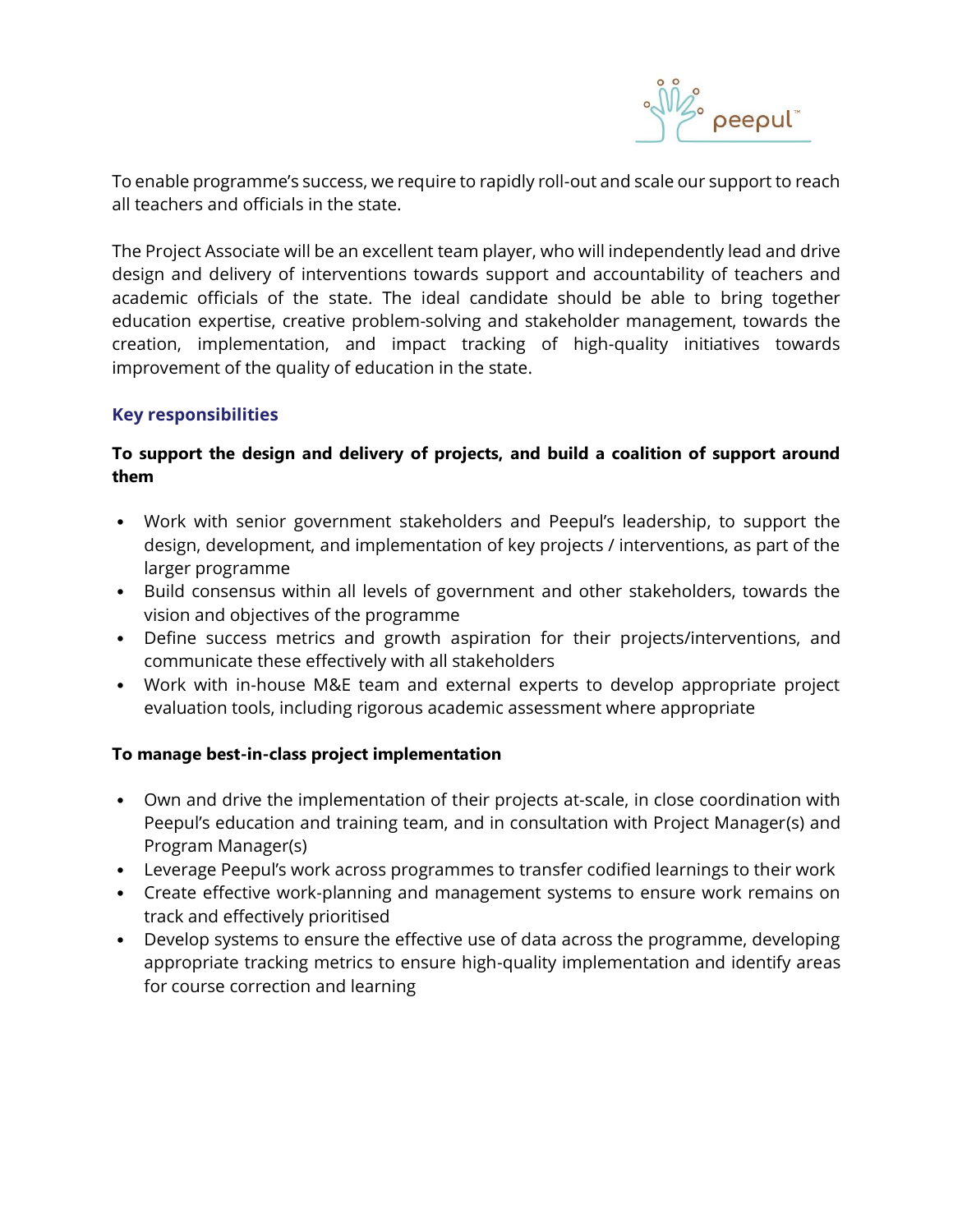

# **To be a strong team collaborator, manage cross-functional relationships and engage effectively with key government stakeholders**

- Effectively work in a matrixed environment with education specialists, subject matter experts and field staff
- Develop and maintain strong operational relationships with government partners, providing leadership and putting in place mechanisms to support collaboration and cross-organisational working.
- Design and build effective, fully aligned partnerships to leverage external expertise where appropriate given Peepul's in-house skill-set
- Build capacity within government teams to ensure ongoing, sustainable organisational self-improvement after the formal end of the projects / the broader programme

# **Person Specification**

## **Experience:**

- 2-5 years' experience working in the development sector or otherwise
- Demonstrated knowledge and skills in project management
- Knowledge of public education systems and/or working with the government is desirable
- Strong track record of success as part of projects with multi-functional teams in complex, fluid situations. Demonstration through previous experience of this in either the corporate sector or development sector.
- Experience of working in government systems and awareness of education structures in India would be preferred.
- Direct classroom and teaching experience of 3-6 years, preferably within the government school system, and/or an education degree in Education is preferred
- Extensive experience of collaborating and partnering with senior internal and external stakeholders, including senior political figures, and communicating to a variety of audiences.

# **Skills and Knowledge:**

- Extremely strong analytical skills and good judgement, able to lead and manage project design and implementation.
- Ability to create technical documentation and liaise with both tech and non-tech stakeholders effectively
- An appreciation for education overall, and specific areas of expertise in education (e.g. primary school curriculum, digital content delivery, school leadership, etc.) would be preferable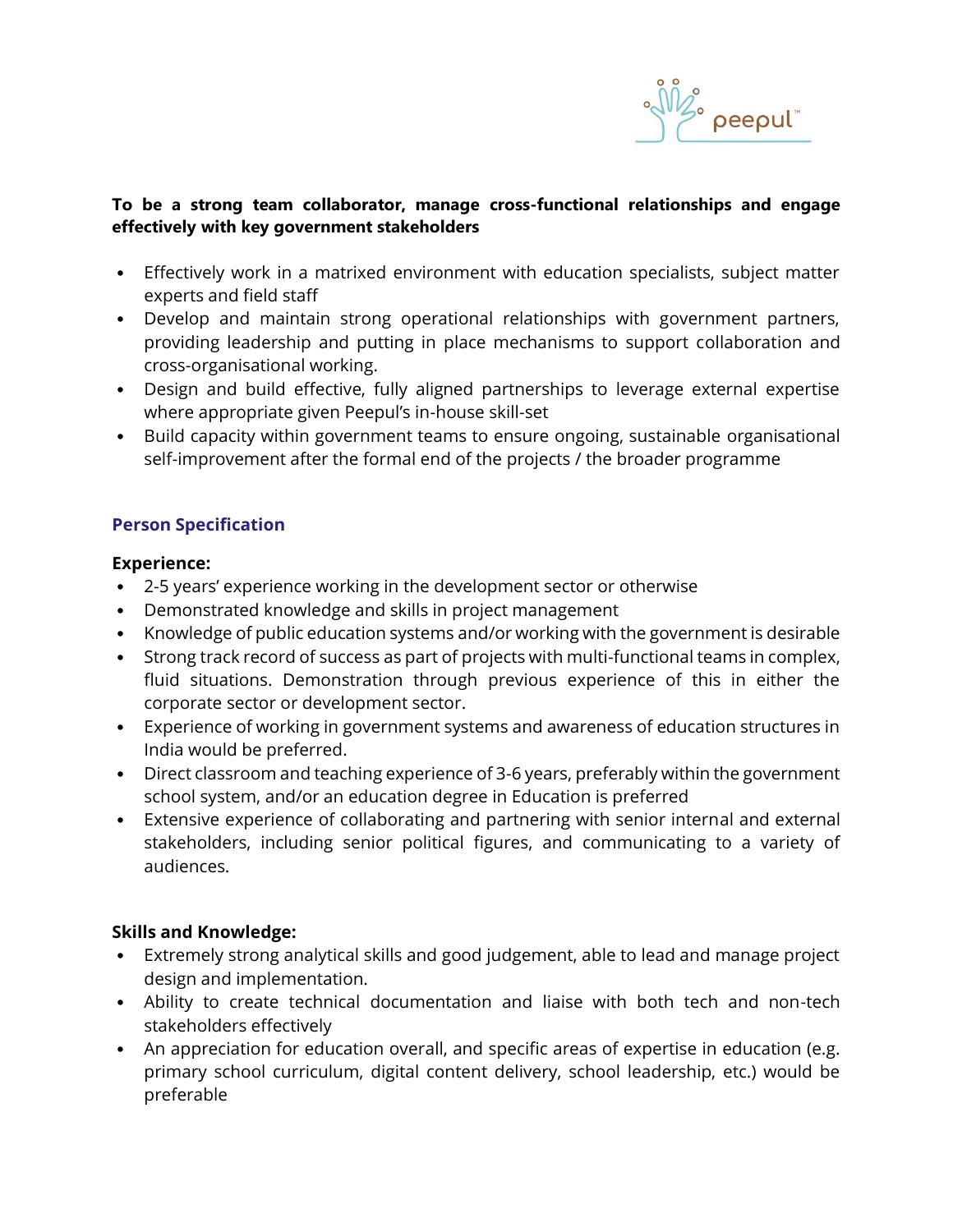

- Strong research instinct: ability to gather information, examine perspectives and create synthesized solutions/recommendations
- Proficiency in data visualization and presentation, and strong communication
- The intellectual creativity and innovation to develop pragmatic solutions to operational challenges as they arise, while maintaining focus on strategic goals.
- Exceptional stakeholder management skills with the ability to build strong relationships with a wide range of individuals in public, private and non-profit sectors.
- Effective leadership skills and interpersonal skills, to be able to foster a strong Peepul delivery team and to work with public sector colleagues and associates with a consultative and collegiate decision making style.
- Bias to action, with an ability to step back and see the larger picture
- An ability to work successfully under pressure with the capacity to manage competing priorities and deliver to deadlines.
- Strong interpersonal, written, and oral communications skills, to ensure the goals and operations of the project are well understood across all stakeholder groups

# **Personal attributes:**

- A passion for education and a genuine commitment to Peepul's mission and values.
- The tenacity, flexibility, and resilience to adapt rapidly to changing priorities in a fastmoving, complex environment.
- High levels of personal impact with the ability to command the respect of wide range of senior stakeholders.
- Significant personal drive, energy, ambition, and enthusiasm.
- Enthusiasm for taking on a start-up role, in what will be a fast-paced, growing, changing network
- Performance orientation sets and achieves high standards for self and others

**Language skills:** Fluency in English and Hindi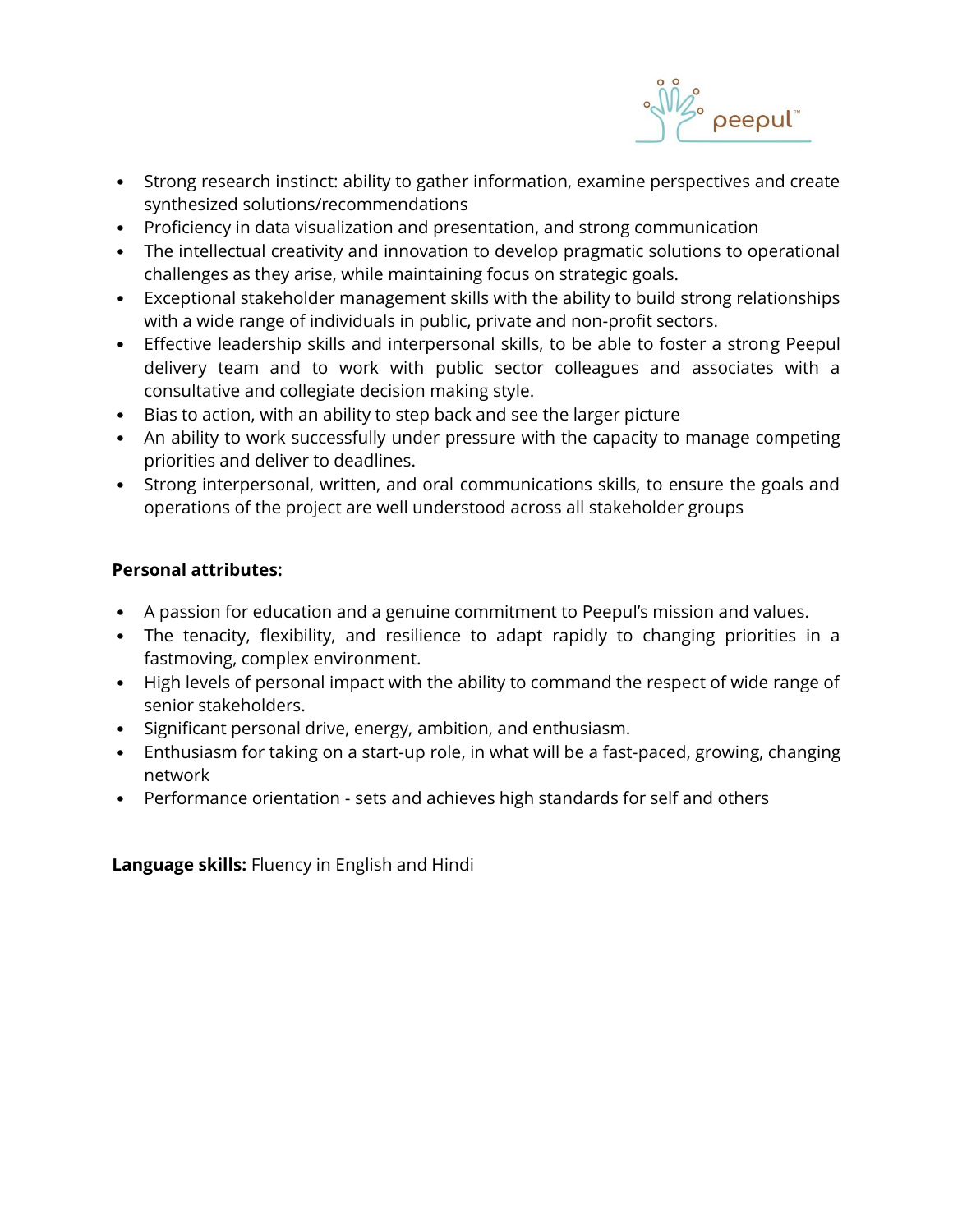

# **Recruitment Process**

To apply, please send a copy of your resume along with a covering letter explaining why you are interested in applying for the role, to **recruitment@peepulindia.org** with a cc to **sonali.soni@peepulindia.org**, ensuring you specify the role you are applying for in the subject line of the e-mail. Please include the details of at least two referees within your application.

## **Selection**

The selection process will involve written tests/assignments, interviews and live demonstrations of expertise (e.g. taking a classroom session), with the senior management team of the organization.

## **Reference checking & Probation**

As you will be working with children this role will be subject to enhanced background checks. Additionally, all new staff will be subject to a probation period of three months.

# **More about Peepul**

#### **Who we are and how we work:**

One principle unites us in all our endeavours: we put children first.

We believe that all children should have choices in life. And we must fight to make this happen. Sometimes that means making difficult decisions – we will have to say or do things that are hard for us and for other people.

All our actions are driven by what is best for the children we work for.

#### **We are:**

#### **Restless**

We are proud of our achievements but know that there is so much still to do. So, we never stop striving, and we are ready for new challenges. We will work on new projects, in new communities, wherever we think we can make a difference. We are never complacent.

#### **Reflective**

We are self-critical. If we think we could have worked in a better or smarter way, we acknowledge that and learn from it.